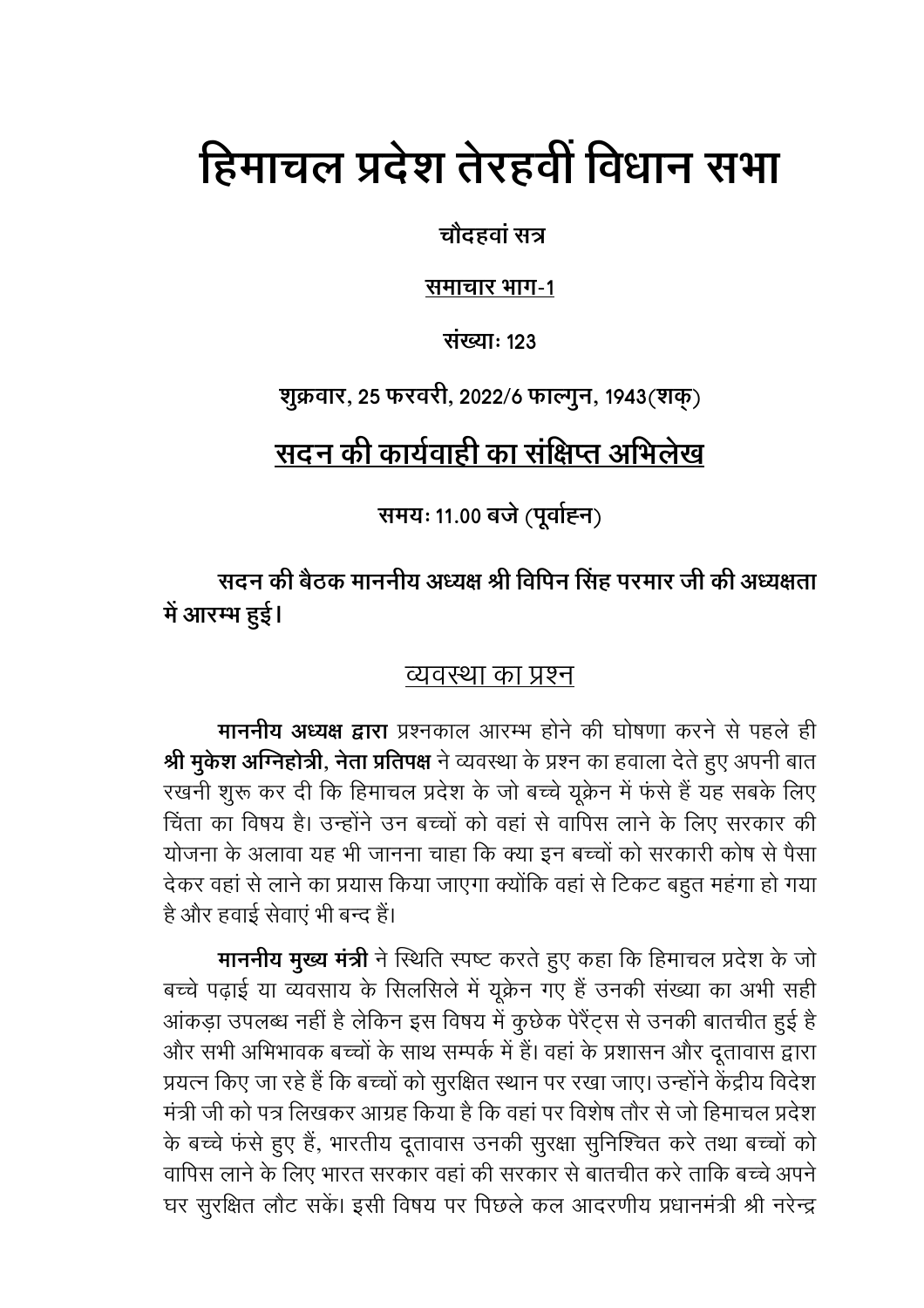मोदी जी ने रूस के राष्ट्रपति श्री व्लादिमीर पुतिन से भी दूरभाष पर बड़े विस्तार से बात की है। उन्होंने बताया कि यूक्रेन में फंसे हिमाचली बच्चों के सही आंकड़ों की जानकारी हेतू हैल्पलाइन नम्बर भी दिया गया है जिसमें अभी तक 60 लोगों का रजिस्ट्रेशन हो चुका है तथा इस बात को सुनिश्चित किया जाएगा कि जितने भी हिमाचल प्रदेश के बच्चे वहां पर फंसे हुए हैं उनकी सुरक्षित वापसी के लिए जो भी जरूरत पड़ेगी उसके लिए हिमाचल प्रदेश सरकार हर संभव प्रयत्न करेगी और सरकार पूरी तरह से तैयार है।

### प्रश्नोत्तर  $1<sub>1</sub>$

तारांकित प्रश्न  $\left( \mathsf{I}\right)$ 

> तारांकित प्रश्नः 4387, 4436 (स्थगित) के उत्तर पर सदस्यों की अनुपस्थिति के कारण अनुपूरक प्रश्न नहीं पूछे गए।। तारांकित प्रश्न संख्याः ४५९२ व ४५९८ के उत्तर पर ग्रामीण विकास एवं पंचायती राज मंत्री द्वारा (प्राधिकृत) उद्योग मंत्री द्वारा उत्तर दिए। तारांकित प्रश्न संख्या 4593 से 4597, 4599 से 4601 के उत्तर पर अनुपूरक प्रश्न पूछे गए तथा संबंधित मंत्रियों द्वारा उत्तर दिए। तारांकित प्रश्न संख्याः 4602 के उत्तर पर अनुपूरक प्रश्न पूछा गया। प्रश्न संख्याः 4603 से 4614 के उत्तर संबंधित मंत्रियों द्वारा दिए गए समझे गए।

## (II) अतारांकित प्रश्न

अतारांकित प्रश्न संख्याः 1732(स्थगित) तथा 1855 से 1871 तक के उत्तर सभा पटल पर रखे गए।

# अध्यक्ष द्वारा सूचना

"माननीय सदस्यों को सूचित किया जाता है कि दिनांक 26.02.2022 को हिमाचल प्रदेश विधान सभा पुस्तकालय परिसर में प्रातः 09.30 बजे से 03.30 बजे अपराह्न तक बुस्टर डोज हेतु शिविर लगाया जा रहा है। अतः माननीय सदस्यों से अनुरोध है कि इस शिविर में बुस्टर डोज लगवाना सुनिश्चित करें।"

#### कागजात सभा पटल पर  $2.$

श्री महेन्द्र सिंह, जल शक्ति मन्त्री ने हिमाचल प्रदेश पूर्व सैनिक निगम अधिनियम, 1979 की धारा 23(6) के अन्तर्गत हिमाचल प्रदेश पूर्व सैनिक निगम,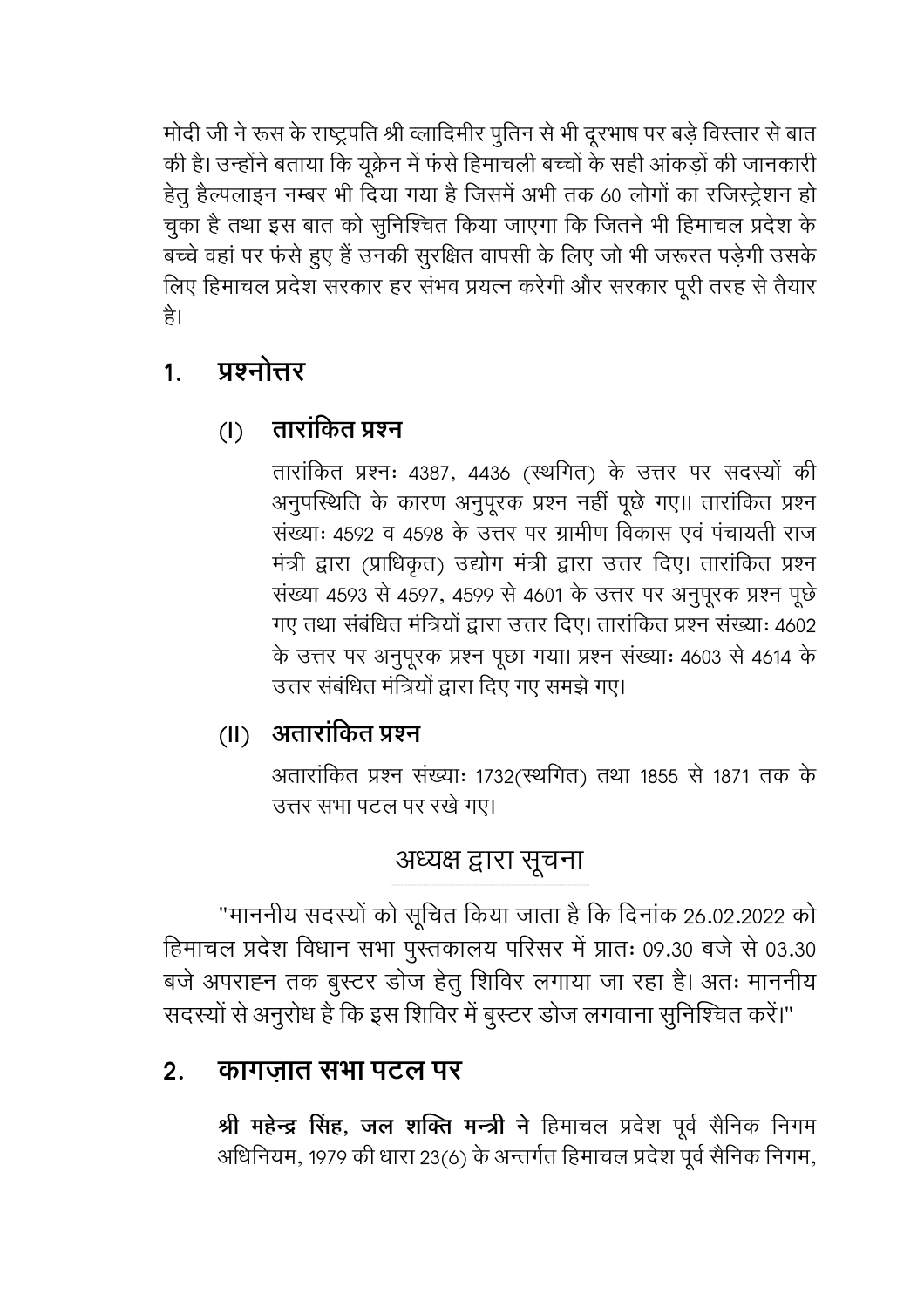हमीरपुर की 40वीं वार्षिक प्रशासनिक विवरणिका, वर्ष 2020-21 की प्रति सभा पटल पर रखी।

### नियम-62 के अन्तर्गत ध्यानाकर्षण प्रस्ताव  $3<sub>1</sub>$

श्री राजेन्द्र राणा, सदस्य ने "मानव भारती निजी विश्वविद्यालय द्वारा प्रदेश व प्रदेश के बाहरी राज्यों व विदेशों में बेची गई फर्जी डिग्रियों से अर्जित किए गए करोड़ों रुपयों के लेन-देन" से उत्पन्न स्थिति की ओर शिक्षा मन्त्री का ध्यान आकर्षित किया।

**माननीय शिक्षा मन्त्री** ने उत्तर दिया।

(12.33 बजे अपराह्न कर्नल इन्द्र सिंह, सभापति पदासीन हुए।)

श्री राजेन्द्र राणा, सदस्य ने स्पष्टीकरण पूछा।

शिक्षा मंत्री ने स्पष्टीकरण का उत्तर दिया।

### राज्यपाल महोदय के अभिभाषण पर धन्यवाद प्रस्ताव पर चर्चा  $\boldsymbol{\Lambda}$ . जारी

निम्नलिखित ने धन्यवाद प्रस्ताव पर हुई चर्चा में भाग लियाः-

1. श्री राकेश पठानिया. वन मंत्री

(1.05 बजे अपराह्न सदन की बैठक भोजनावकाश के लिए 02.00 बजे अपराह्न तक स्थगित हुई।)

(भोजनावकाश के उपरान्त 02.15 बजे अपराह्न सदन की बैठक सभापति, कर्नल इन्द्र सिंह की अध्यक्षता में पुनः आरम्भ हुई।)

### धन्यवाट प्रस्ताव पर चर्चा जारी-

निम्नलिखित ने चर्चा में भाग लिया -

२. श्री हर्षवर्धन चौहान

माननीय वन मंत्री, श्री राकेश पठानिया ने सभापति महोदय की अनुमति से जैसे ही अपनी दोपहर के भोजन से पूर्व शुरू की हुई चर्चा को कन्कलूड करना चाहा. उसी समय कांग्रेस विधायक दल के सदस्यों ने घोर आपत्ति व्यक्त करते हुए कहा कि कोई भी सदस्य किसी चर्चा में दो बार भाग नहीं ले सकता है। इस बात पर दोनों पक्षों के सदस्यों में आपसी नोकझोंक भी हुई। अन्ततः सभापति महोदय ने अगले वक्ता को चर्चा में भाग लेने हेतू .<br>आमंत्रित कर दिया।

3. श्री नरेन्द्र ठाकुर